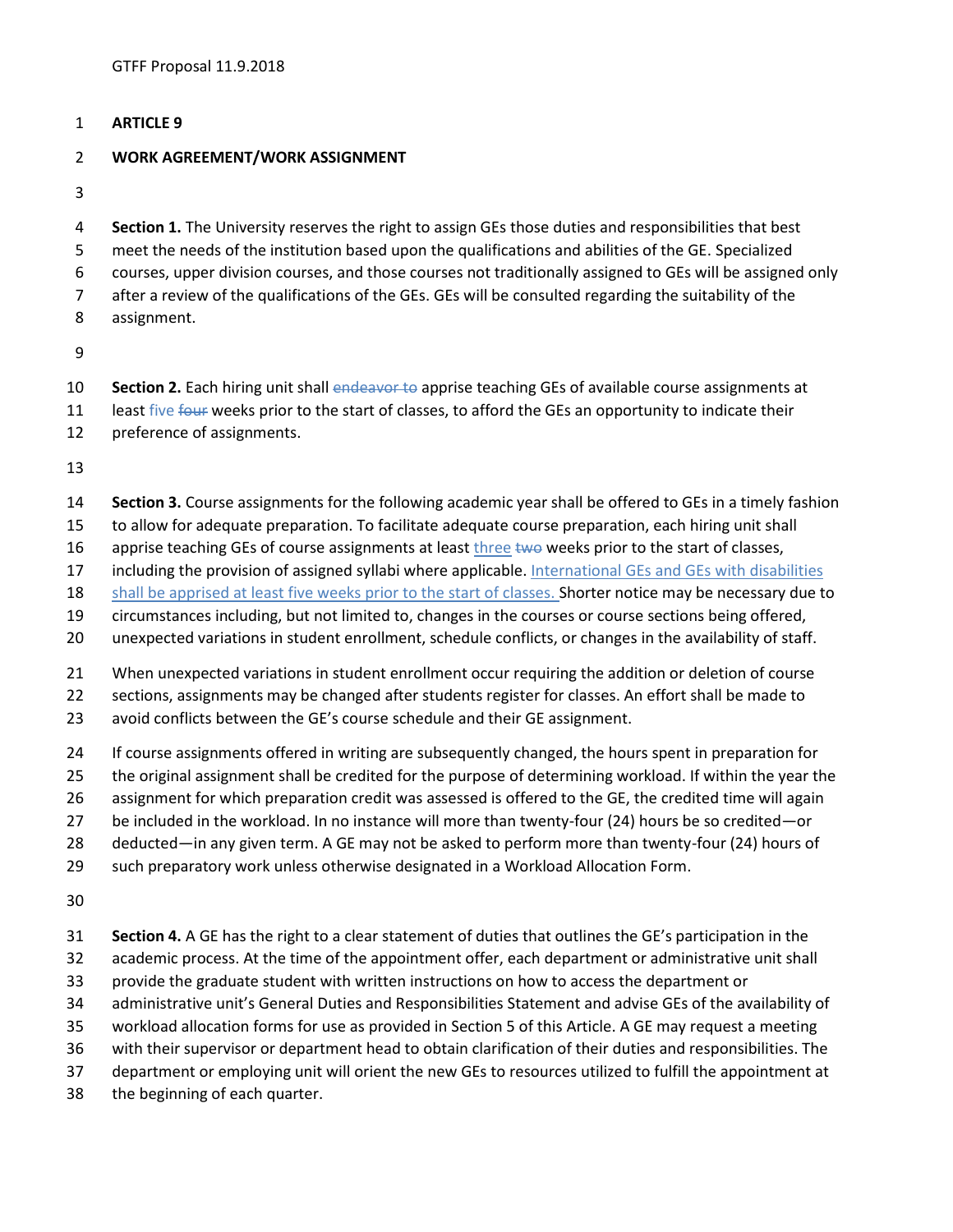- **Section 5.** The University encourages GEs and their supervisors to communicate as needed concerning
- the GE's work assignment to ensure that GEs receive appropriate guidance and supervision.
- Each department or employing unit will provide a workload allocation form for voluntary use by GEs and
- their supervisors. The purpose of the workload allocation form is to foster clear communication and
- transparency of expectations. The workload allocation form will identify the specific work duties that
- comprise the GE's assignment and the anticipated amount of time the GE will spend on each specified
- work duty. It may be revised by the GE and the GE's supervisor as needed throughout the GE's
- appointment. If a supervisor and GE use the workload allocation form, the supervisor shall be available
- to discuss potential revisions of the workload allocation form. If the form is used, the GE will be provided
- a copy of each completed workload allocation form and any revisions to the workload allocation form.
- 
- A variance or deviation from the allocated amount of time for each specific work duty does not
- constitute a violation of this Agreement and may not be grieved. However, GEs are encouraged to notify
- their supervisors as soon as is practicable during the academic term if they anticipate their total work
- assignment will exceed their FTE. A Union representative shall be allowed to attend a meeting between
- the GE and the GE's supervisor for the purpose of reviewing the GE's workload allocation form to
- determine whether the GE's specific work duties will result in the GE working in excess of the GE's
- assigned FTE.
- 
- Within three months (one term) of the end of an assignment, the GE has the right to make
- recommendations about the workload allocation for their specific work assignment(s).
- Recommendations may be submitted in writing, or the GE may request to meet with their supervisor or
- other department representative to provide the recommendations verbally.
- 
- Subject to the limitations provided for under state and federal law, including, but not limited to, the
- Family Education Rights and Privacy Act, all recommendations submitted in writing by a GE or supervisor
- and any workload allocation form voluntarily submitted to the employing unit by a GE or supervisor will
- be retained by the Employing Unit for no less than four years and will be made available to any GE in the
- unit upon request.
- 
- **Section 6.** Each department or employing unit will prepare a General Duties and Responsibilities
- 70 Statement (GDRS) describing the conditions under which GE assignments are made. GDRS documents
- shall be updated and revised annually in consultation with at least two GE representatives from the
- department. The GDRS shall include the following information:
- a) A general description of the job requirements.
- 
- b) The supervisory individual who shall oversee the implementation of the GDRS.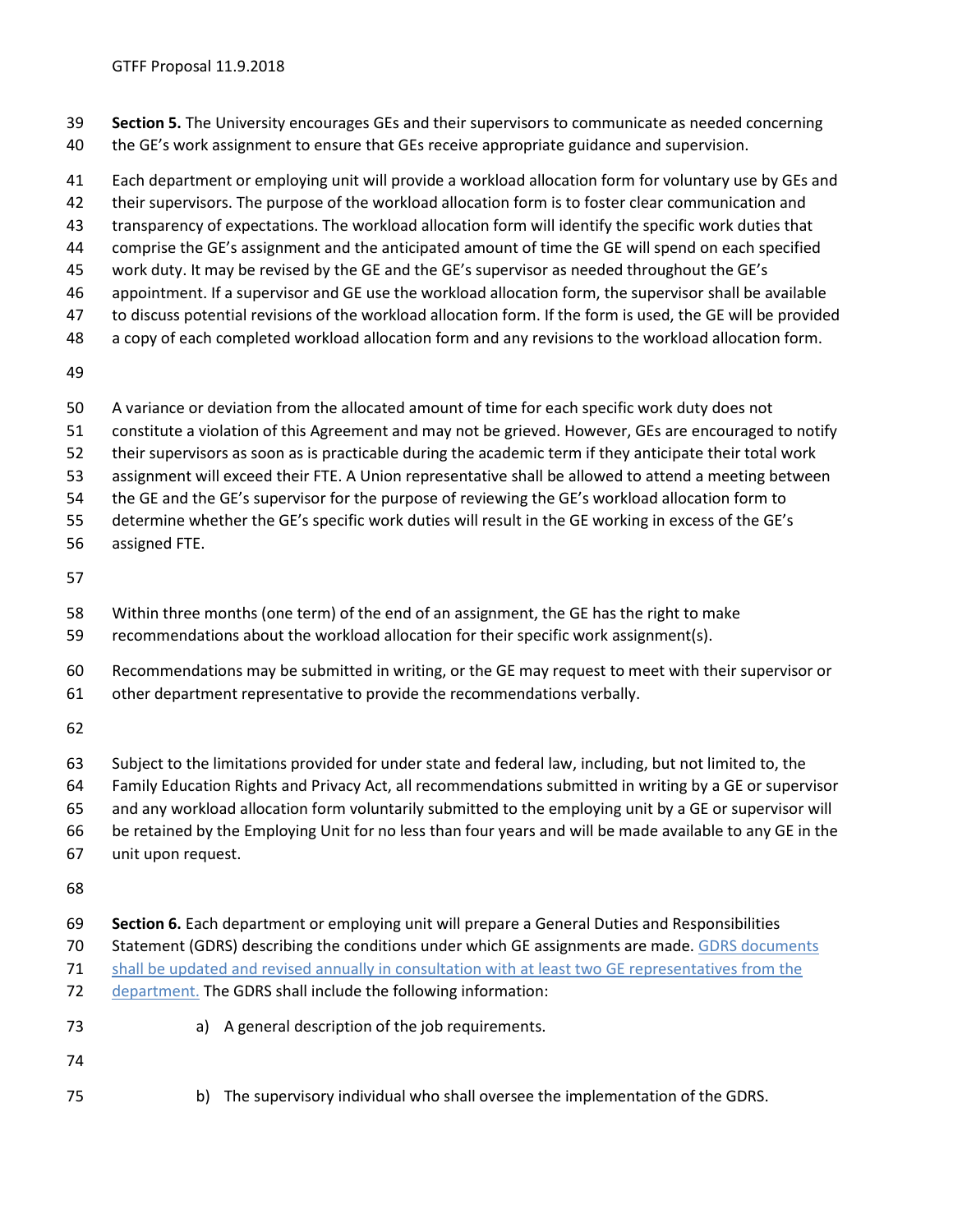| 76                                       |                                                                                                                                                                                                                                                                                |    |                                                                                                                                                                                                                                                                                                                                                                                                                                                                                                                                         |
|------------------------------------------|--------------------------------------------------------------------------------------------------------------------------------------------------------------------------------------------------------------------------------------------------------------------------------|----|-----------------------------------------------------------------------------------------------------------------------------------------------------------------------------------------------------------------------------------------------------------------------------------------------------------------------------------------------------------------------------------------------------------------------------------------------------------------------------------------------------------------------------------------|
| 77                                       |                                                                                                                                                                                                                                                                                | c) | Availability of Graduate Employee appointments in the department.                                                                                                                                                                                                                                                                                                                                                                                                                                                                       |
| 78                                       |                                                                                                                                                                                                                                                                                |    |                                                                                                                                                                                                                                                                                                                                                                                                                                                                                                                                         |
| 79                                       |                                                                                                                                                                                                                                                                                | d) | Eligibility requirements and application process for appointments.                                                                                                                                                                                                                                                                                                                                                                                                                                                                      |
| 80                                       |                                                                                                                                                                                                                                                                                |    |                                                                                                                                                                                                                                                                                                                                                                                                                                                                                                                                         |
| 81                                       |                                                                                                                                                                                                                                                                                | e) | Appointment and reappointment process.                                                                                                                                                                                                                                                                                                                                                                                                                                                                                                  |
| 82                                       |                                                                                                                                                                                                                                                                                |    |                                                                                                                                                                                                                                                                                                                                                                                                                                                                                                                                         |
| 83                                       |                                                                                                                                                                                                                                                                                | f) | Workload and work assignment information.                                                                                                                                                                                                                                                                                                                                                                                                                                                                                               |
| 84                                       |                                                                                                                                                                                                                                                                                |    |                                                                                                                                                                                                                                                                                                                                                                                                                                                                                                                                         |
| 85<br>86<br>87<br>88<br>89               |                                                                                                                                                                                                                                                                                | g) | Health and safety information, including any training requirements, use of required<br>personal protective equipment, accident reporting and workers compensation coverage<br>if substantially different from the health and safety information provided in Article 10,<br>Section 2 and if not covered in more depth in a safety manual.                                                                                                                                                                                               |
| 90<br>91<br>92<br>93<br>94               |                                                                                                                                                                                                                                                                                |    | h) Requirements for satisfactory progress towards graduate degree. These criteria must be<br>as specific as reasonably possible and must include objective measures (e.g., GPA, limits<br>on the number of incompletes, and deadlines and/or timelines for passing qualifying<br>exams or proposing one's thesis).                                                                                                                                                                                                                      |
| 95<br>96<br>97<br>98<br>99<br>100<br>101 |                                                                                                                                                                                                                                                                                | i) | Discrimination Grievance Procedures: To file an employment-related discrimination<br>grievance, GEs are encouraged to contact the Graduate Teaching Fellows Federation.<br>For discrimination grievances that pertain to a GE's role as a student, graduate students<br>should refer to the student section of the AAEO Discrimination Grievance Procedures<br>online (http://aaeo.uoregon.edu/booklet.html). The AAEO will encourage all GEs<br>attempting to file an employment-related discrimination complaint to contact the GTFF. |
| 102                                      |                                                                                                                                                                                                                                                                                | j) | GE absence procedure or reference to where this procedure is documented.                                                                                                                                                                                                                                                                                                                                                                                                                                                                |
| 103                                      |                                                                                                                                                                                                                                                                                |    |                                                                                                                                                                                                                                                                                                                                                                                                                                                                                                                                         |
| 104<br>105<br>106                        | The GDRS of each department or employing unit shall include health and safety information or the<br>department shall properly train GEs on health and safety duties and responsibilities and provide up-to-<br>date safety information in a written document available to GEs. |    |                                                                                                                                                                                                                                                                                                                                                                                                                                                                                                                                         |
| 107                                      |                                                                                                                                                                                                                                                                                |    |                                                                                                                                                                                                                                                                                                                                                                                                                                                                                                                                         |
| 108                                      | Work load and/or work assignment information shall include course attendance requirements, office                                                                                                                                                                              |    |                                                                                                                                                                                                                                                                                                                                                                                                                                                                                                                                         |

hour expectations, registration duties, grading, preparation, meeting with supervisors and/or co-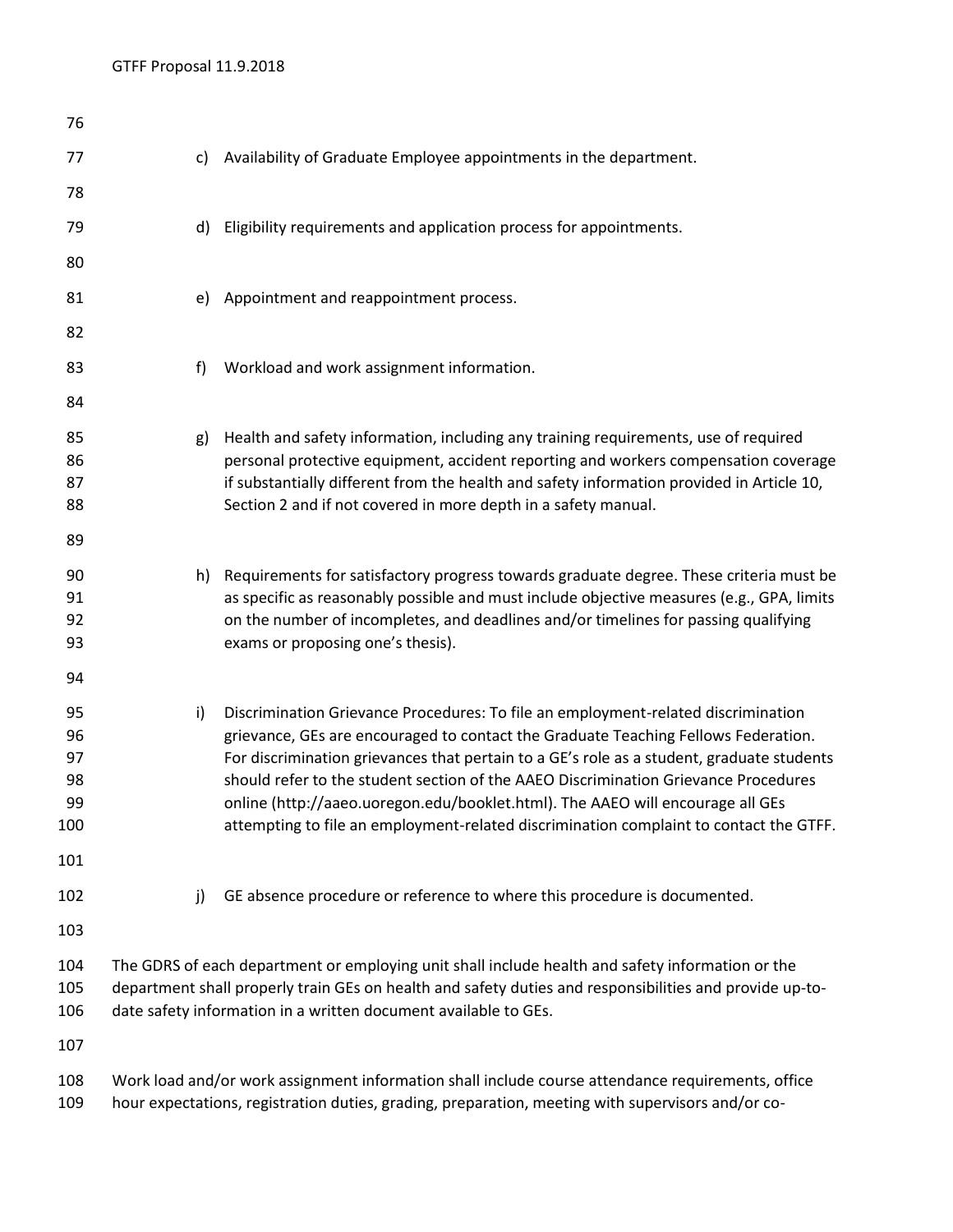- workers, safety training, and any other duties included in the GE work assignment for both academic
- 111 year and summer term appointments.
- 
- Except by mutual agreement of UO and the GTFF, GDRS revisions shall be submitted to the Graduate
- School by May 15 of each year. A copy of the revised GDRS will be forwarded to the GTFF.
- 
- **Section 7.** The Graduate School will make the GDRS available on its website in an easily accessible,
- electronic format by August 15 of each year. The copy of the GDRS contained on the Graduate School
- website shall be considered the master copy, and any electronic or non- electronic distribution of the
- GDRS must be made from this copy. The Graduate School should maintain and allow access to copies of
- out-of-date GDRSs for the prior eight (8) years. At the time of hire, GEs shall be provided with
- 121 instructions on how to access the department's GDRS. In addition, hiring departments shall educate GEs
- 122 of the existence and content of the department GDRS, and how to access it at the start of each GE appointment. A physical copy of the GDRS shall be posted prominently in the department office or
- 124 another conspicuous location. A GE may request a meeting with their supervisor or department head to
- obtain clarification of their duties and responsibilities. The department or employing unit will orient the
- new GEs to resources utilized to fulfill the appointment at the beginning of each quarter.
- 
- **Section 8.** In accordance with Article 34, the GTFF will be responsible for distribution of the current collective bargaining agreement to GEs.
- 
- **Section 9.** GEs who will be required to be at work during periods of academic recess, except during registration period, shall be given no less than thirty-five (35) calendar days' written notice. GEs required to work at special events, conferences, attend retreats, assist in language fairs or perform other similar non-routine activities shall be given fifteen (15) calendar days written notice. When such activities require travel, GEs are eligible for reimbursement and per diem in accordance with prevailing rates. In the event of an emergency, and with the mutual agreement of the GE and the unit head, a lesser notice period can be arranged. If timely notice is not given and the GE refuses to work during these activities, disciplinary sanctions will not be imposed. When possible, departments and programs will hold
- meetings at which GE attendance is required during regular workday hours rather than at night or on weekends.
- 
- **Section 10.** In recognition of the variable or flexible schedules associated with many research projects, GEs with 12-month or 9-month research appointments shall have the right to take up to ten (10) days of leave of leave which may be contiguous during their appointment year, provided the procedures outlined in this section are followed. Such leave shall not reduce or otherwise interfere with the GE's obligation to fulfill the hours required of their assigned FTE. This provision does not apply to time off for academic employee holidays, research schedule permitting, unless these holidays fall within the period 148 of ten (10) contiguous days for which leave is being requested.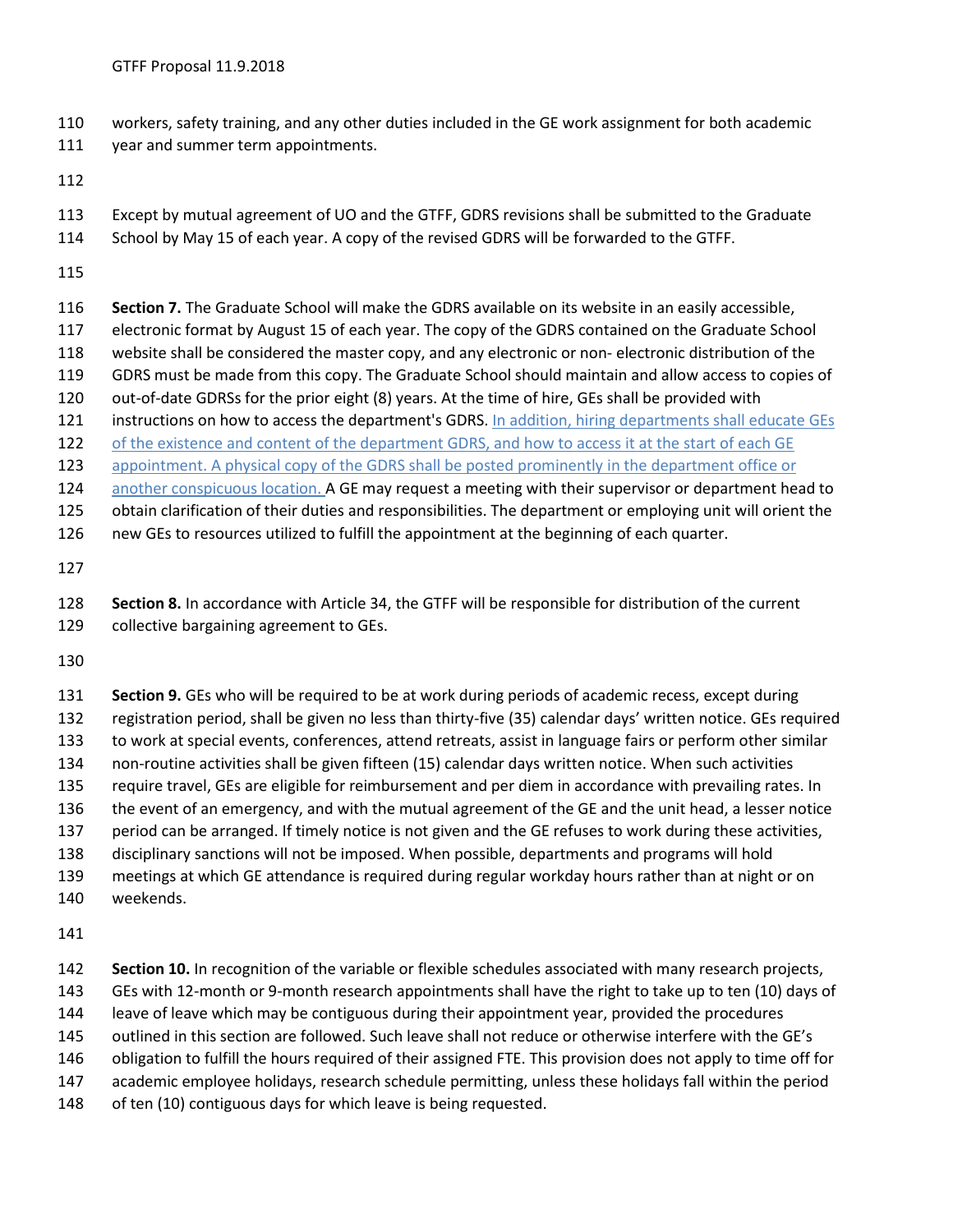- Leave dates and duration will be decided by mutual agreement between the GE and the supervisor as
- the research schedule permits. To assure adequate consideration, a request for such a leave must be
- made in writing, either electronically or in hard copy, to the supervisor at least two (2) weeks in advance
- of the beginning of the leave. If mutual agreement cannot be reached, the GE shall have the right to
- time off during the last ten (10) days of their appointment contract, provided the GE submits a signed
- document to the employing unit attesting that all FTE requirements have been fulfilled.

 This document must be submitted two (2) weeks prior to the expiration of the appointment. This section does not preclude the customary informal arrangements between the research GE and supervisor to accommodate other absences, as long as the GE fully meets the duties and responsibilities associated with the assigned FTE for the position.

 **Section 11.** The parties acknowledge that academic programs are primarily responsible for graduate education of which pedagogy, the relation of culture to disciplinary and interdisciplinary research, and 164 the use of equipment, libraries, and other research tools are essential parts and are, as such, outside the scope of this Agreement. As such, we also acknowledge that departments are responsible for ensuring 166 that GEs who are expected to teach using specific software programs or equipment are trained in the use of those programs and equipment. However the employer will provide GEs with specific information and training related to their employment at the University as described in Section 12 of this Article. **Section 12.** All GEs shall complete four (4) hours of required employment training by the University 170 during the academic term in which the GE begins their first GE appointment. The training will address 171 but will not be limited to: a) Achieving an inclusive work environment including: cultural competency, equity and inclusion, **disability access, issues of mental health, etc.**, b) Discrimination and sexual harassment policies including: GE reporting obligations, the ADA, Title IX, etc., 178 c) Other employee-related policies and procedures including: sick leave and time and hour 179 reporting, and d) General employment information including: information about services, programs, and offices 182 that would be useful to GEs in their roles.